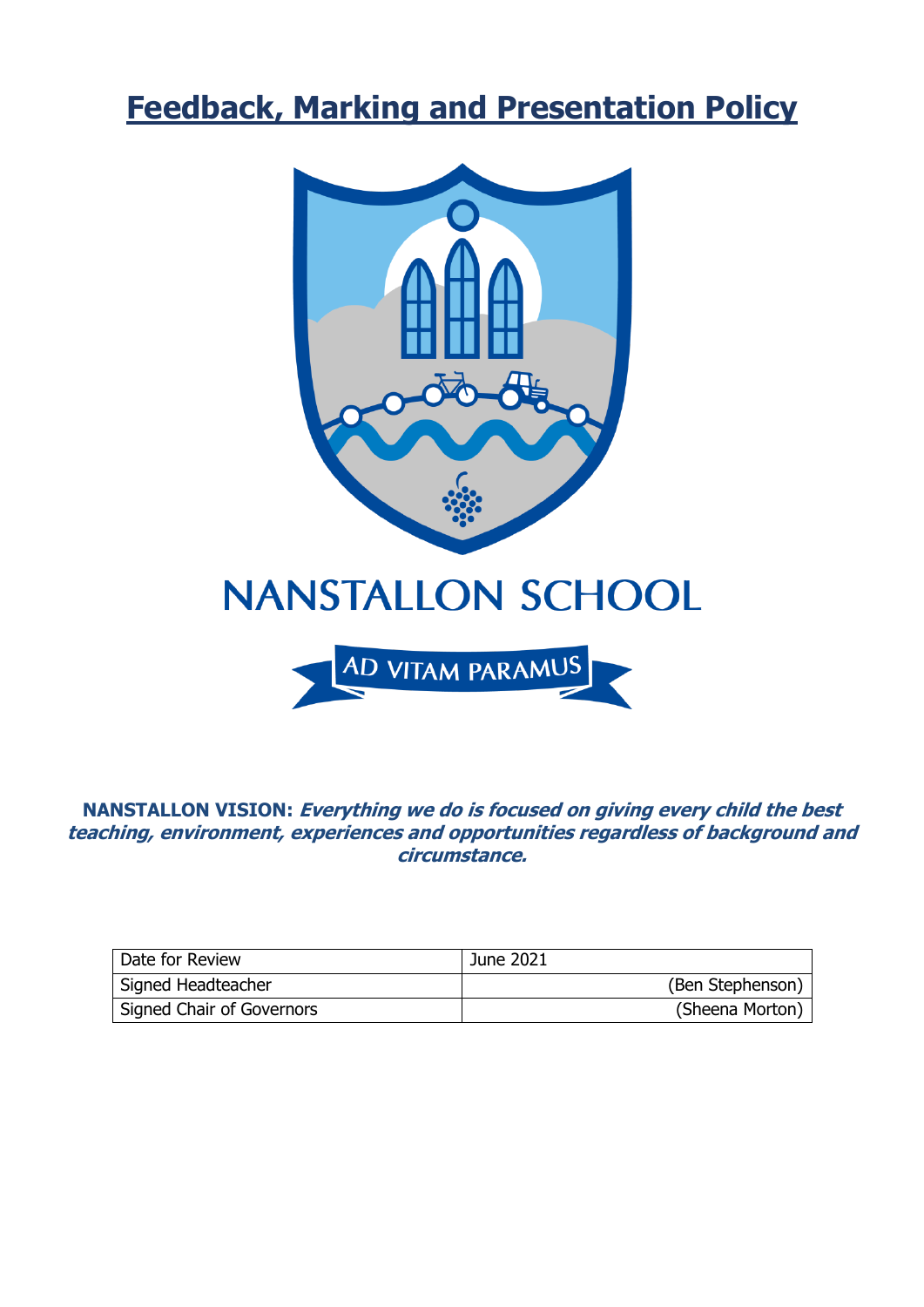This policy complies with the Teachers' Standards. A teacher must:

- 1. Set high expectations which inspire, motivate and challenge pupils
- 2. Promote good progress and outcomes by pupils
- 3. Adapt teaching to respond to the strengths and needs of all pupils
- 4. Plan and teach well structured lessons
- 5. Make active and productive use of assessment
- 6. Manage behaviour effectively to ensure a good and safe learning environment

#### **Introduction**

This policy reflects the school's values and philosophy in relation to giving children feedback about their learning and reflects the school's ambition to build learning power through the 7 \*QI skills and akin with our motto, Ad Vitam Paramus' preparing for life'.

#### **\*QI skills**

In line with our school motto 'preparing for life', the following  $7 * QI$  skills form part of the learning language in our school.

ME – Self-management skills that include self-awareness, self-regulation, self-control, attention, focus. Also, decision-making skills which allow us to manage, regulate, and control our emotions and behaviour.

WE – These are the people skills that allow us to understand, share and "play well" with others, including the language, empathy, listening, and social-emotional skills necessary for effective communication, collaboration and teamwork.

WHY – Skills that include questioning, curiosity and inquisitiveness that allow us to always see the world as a question mark, and strive for a better understanding of how the world works.

WILL – Self-motivation and drive define these critically important skills, including a can-do attitude, conscientiousness, determination, gumption, persistence, perseverance, and focus put into action.

WIGGLE – Physical and intellectual restlessness make up the WIGGLE skills that play a key role in putting WHY and WILL into action. We recognise that children need to move and interact in order to learn well.

WOBBLE – Skills that allow for, build and foster agility, adaptability, resilience, and confer the ability to face, overcome, and learn from failure.

WHAT IF? – Encompassing curiosity, imagination, and creativity, these are the skills that ultimately allow us to understand not just how the world is, but envision how it could be.

\*Dr Laura Jana - **paediatrician, educator, author and health communicator**

We recognise the importance of feedback as an integral part of the teaching and learning cycle, and aim to maximise the effectiveness of its use in practice.

We are mindful also of the research surrounding effective feedback and the workload implications of written marking, as well as research from cognitive science regarding the fragility of new learning.

Our policy is underpinned by the evidence of best practice from the Education Endowment Foundation and other expert organisations. The Education Endowment Foundation research shows that effective feedback should:

- $\triangleright$  Redirect or refocus either the teacher's or the learner's actions to achieve a goal;
- $\triangleright$  Be specific, accurate and clear;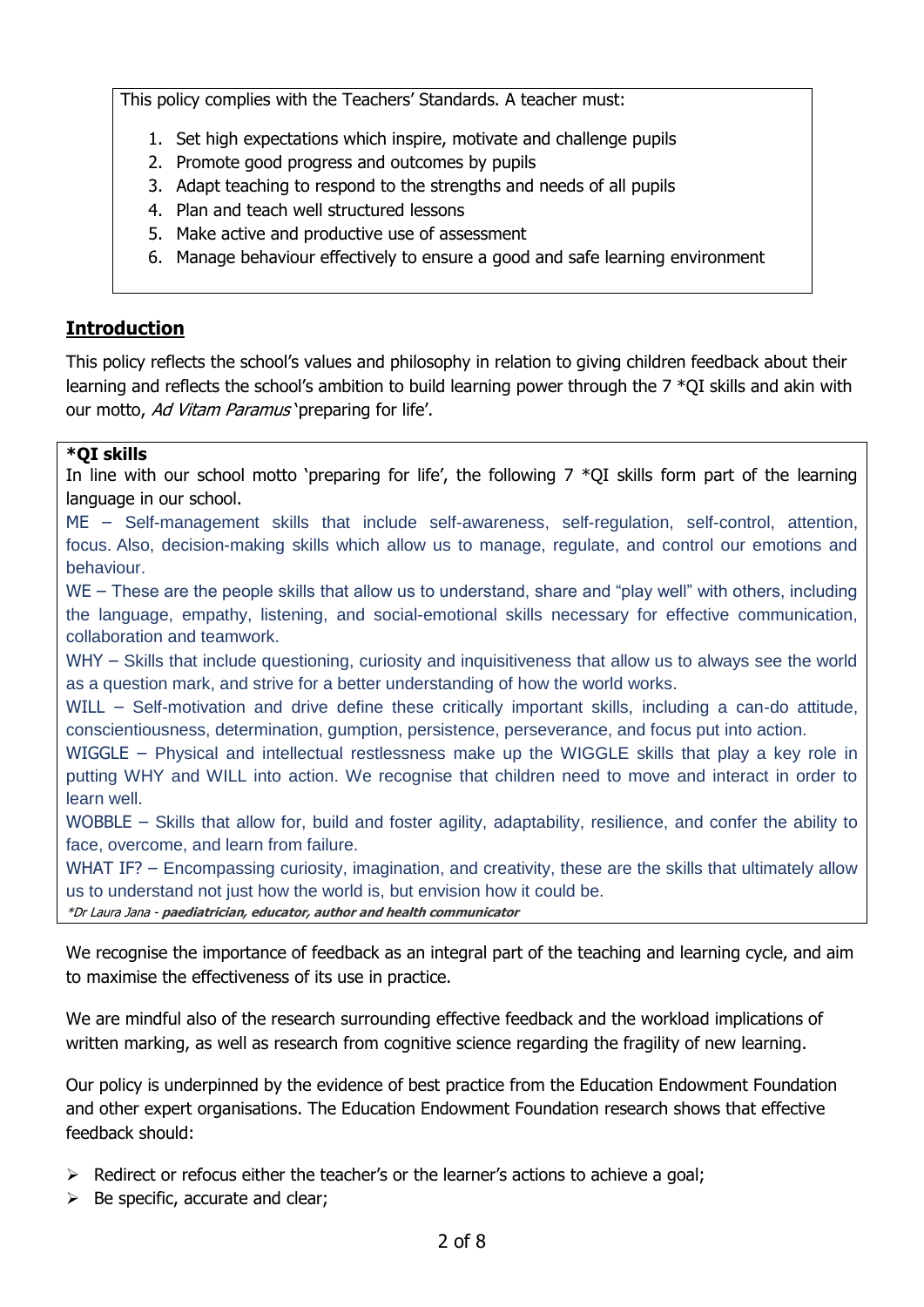- $\triangleright$  Encourage and support further effort;
- $\triangleright$  Be given sparingly so that it is meaningful;
- $\triangleright$  Put the onus on students to correct their own mistakes, rather than providing correct answers for them;
- $\triangleright$  Alert the teacher to misconceptions, so that the teacher can address these in subsequent lessons.

We have investigated alternatives to written marking which can provide effective feedback in line with the EEF's recommendations, and those of the DfE's expert group which emphasises that marking should be: *meaningful, manageable* and *motivating*. We have also taken note of the advice provided by the NCETM (National Centre for Excellence in Teaching Mathematics) that the most important activity for teachers is the teaching itself, supported by the design and preparation of learning.

Marking is taken to mean the process whereby a teacher looks at a pupils' written work, examines it for errors, misconceptions and/or conceptual and procedural fluency, and then responds in some way, either in writing, speech or action. (NCETM, 2016)

# **Key Principles**

- $\triangleright$  The focus of feedback should be to further children's learning;
- $\triangleright$  Evidence of feedback is incidental to the process; we do not provide additional evidence for external verification;
- $\triangleright$  Feedback should empower children to take responsibility for improving their own work; it should not take away from this responsibility by adults doing the hard thinking work for the pupil;
- $\triangleright$  Written comments may be used as a strategy for any children who otherwise are unable to locate their own errors, even after guided modelling by the teacher;
- $\triangleright$  Written comments are at the discretion of the teacher and used if they have a clear rationale to do so;
- $\triangleright$  Children should receive feedback either within the lesson itself or in the next appropriate lesson. The 'next step' is usually the next lesson;
- $\triangleright$  Feedback is a part of the school's wider assessment processes which aim to provide an appropriate level of challenge to pupils in lessons, allowing them to make good progress;
- $\triangleright$  New learning is fragile and usually forgotten unless explicit steps are taken over time to revisit and refresh learning; teachers should be wary of assuming that children have securely learnt material based on evidence drawn close to the point of teaching it. Therefore, teachers will need to acquire feedback at some distance from the original teaching input when assessing if learning is now secure.

# **In Practice**

It is vital that teachers evaluate the work that children undertake in lessons, and use information obtained from this to allow them to adjust their teaching. Feedback occurs at one of four common stages in the learning process:

- 1. Immediate feedback  $-$  at the point of teaching
- 2. Summary feedback at the end of a lesson/task
- 3. Next lesson feedforward further teaching enabling the children to identify and improve for themselves areas for development identified by the teacher upon review of work after a previous lesson had finished
- 4. Summative feedback tasks planned to give teachers definitive feedback about whether a child has securely mastered the material under study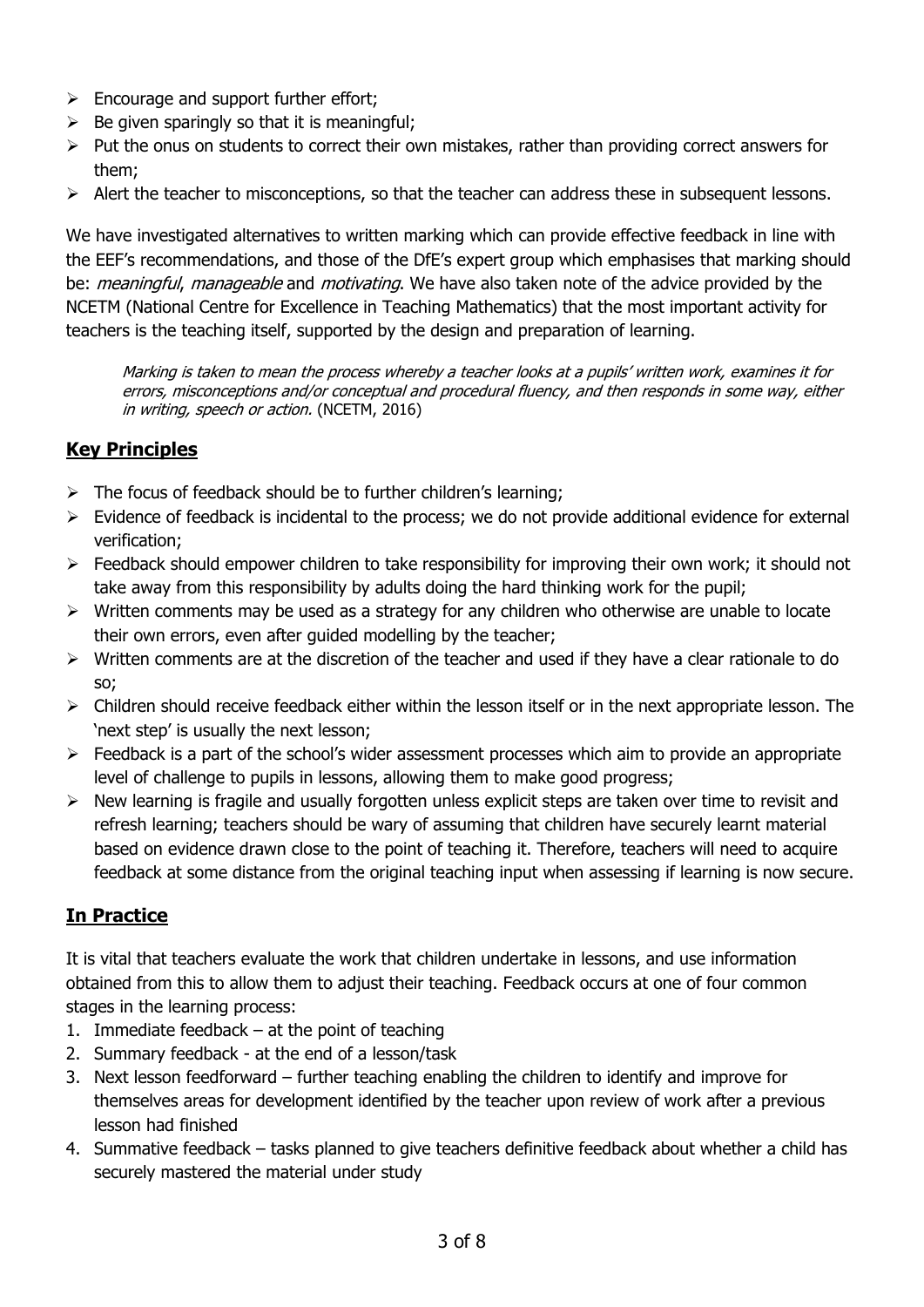# **What it looks like**

| Immediate                     | a.            | Includes teacher gathering feedback from teaching within the             |
|-------------------------------|---------------|--------------------------------------------------------------------------|
|                               |               | course of the lesson, including mini-whiteboards, bookwork, etc.         |
|                               | b.            | Takes place in lessons with individuals or small groups                  |
|                               | $C_{\bullet}$ | Often given verbally to pupils for immediate action                      |
|                               |               | d. May involve use of a teaching assistant to provide support or further |
|                               |               | challenge                                                                |
|                               | e.            | May re-direct the focus of teaching or the task                          |
| 2. Summary                    | a.            | Takes place at the end of a lesson of activity                           |
|                               | b.            | Often involves whole groups or classes                                   |
|                               | $C_{1}$       | Provides an opportunity for evaluation of learning in the lesson         |
|                               | d.            | May take the form of self or peer-assessment against an agreed set       |
|                               |               | of criteria                                                              |
|                               | e.            | May take the form of a quiz, test or score on a game                     |
|                               | f.            | In some cases, may guide a teacher's further use of review               |
|                               |               | feedback, focusing on areas of need                                      |
| Next lesson feedforward<br>3. | a.            | For writing in particular, often a large part of the next lesson will be |
|                               |               | spent giving feedback to the class about strengths and areas for         |
|                               |               | development, and giving time for development areas to be worked          |
|                               |               | on and improved through proof reading and editing their work             |
|                               |               | b. Similarly in maths, feedback about strengths and areas of             |
|                               |               | development or spotlighting on misconceptions or anticipated             |
|                               |               | misconceptions giving time to examine mistakes or explore solutions      |
| Summative<br>4.               | a.            | 'Check it' activities                                                    |
|                               | b.            | End of unit or term tests or quizzes                                     |
|                               |               |                                                                          |

#### **Written Feedback and Presentation**

- The teacher will use **green pen** for any written feedback
- Children edit work in **purple pen**
- Children edit each other's work in **blue pen**
- Guidance and instruction comments used in maths pupils are encouraged to self / peer mark to gain an understanding of success and to identify errors
- Corrections must be completed as directed *inspecting and respecting mistakes should be the* norm
- All diagrams must be drawn in pencil
- Decoration (diagrams, pictures or patterns) should be encouraged to be carried out carefully and appropriately
- **Encourage one digit per square and operation i.e.**  $+$ **,**  $-$ **,**  $x$ **,**  $\div$  **in mathematics book**
- Encourage children to leave an appropriate space between calculations
- Encourage children to show their working out

# **Writing Books**

• Always date work [this may be done by the teacher in Reception / Year 1]